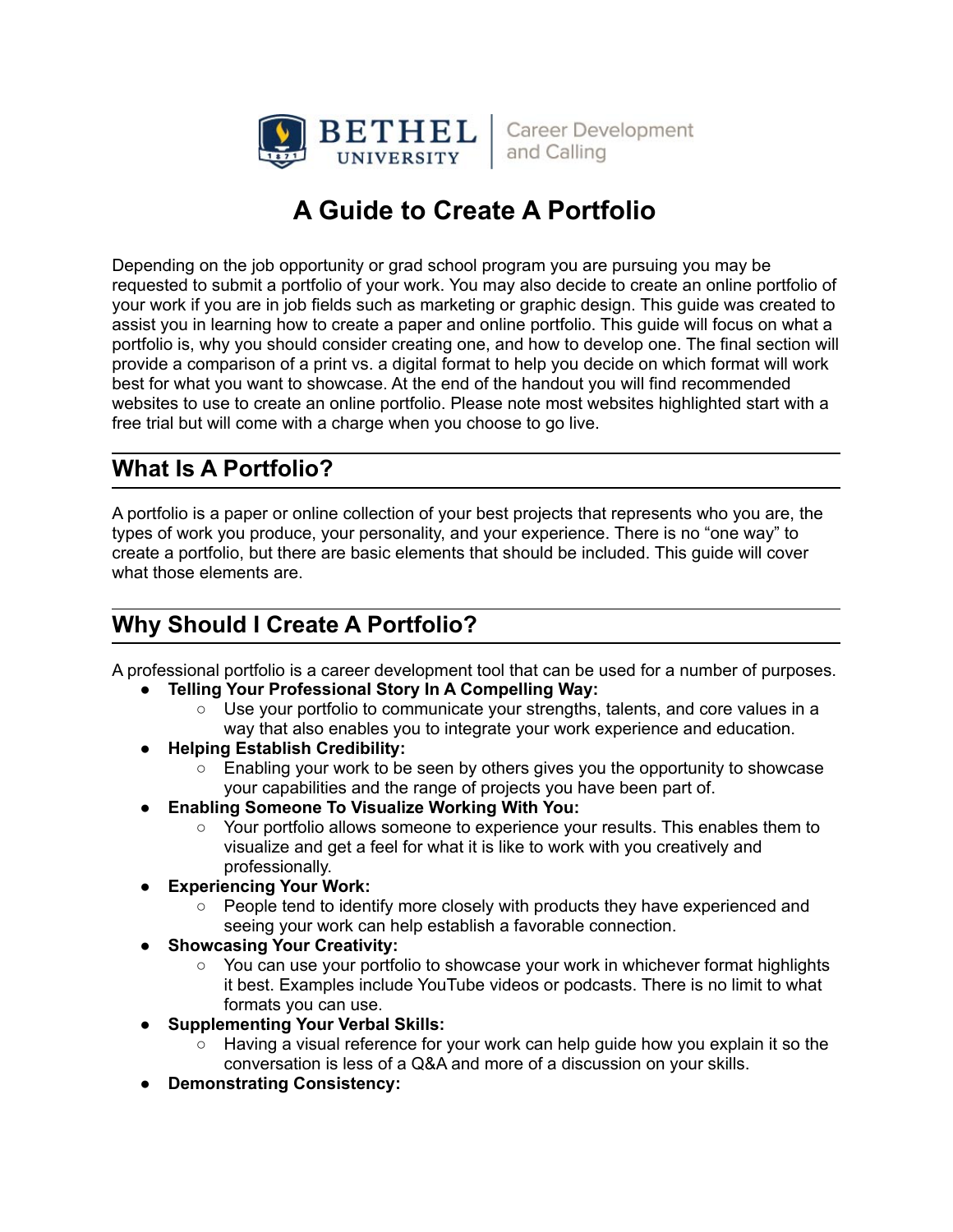○ You can use your portfolio to communicate your personal brand and the message you represent within your work.

## **How Should I Create A Portfolio? What Should I Include?**

Your portfolio is a representation of your personal brand, your skills, and the types of projects you have worked on. Follow these tips for how to structure both a paper or online portfolio.

#### **● Determine What You Are Trying To Accomplish:**

- Example: Is your portfolio being used to demonstrate skills highlighted on your resume? Your portfolio should then support the qualifications you have listed there.
- Example: Is your portfolio being submitted as part of your application to be considered for a grad school program? Your portfolio should then highlight the range of projects you have been part of and the wide skills-set you have developed.

#### **● Make It Easy To Navigate:**

- When you are showcasing multiple projects, placing everything on one page can be overwhelming- use categories to group similar projects together and to demonstrate the range of your skill-set.
- Example: You are a Marketing Generalist who has skills in Social Media Strategy, Website Design and Product Launch Campaigns. You'll want to have examples of all of these types of work in your portfolio, but within different sections.

#### **● Share Who You Are:**

○ When you include an "About" section you can share details about who you are personally and professionally as well as what your style is. This enables someone to get an idea of what it would be like to work with you.

### **What Format Do I Choose? Print or Online?**

Your portfolio is a key component of highlighting your work and your skill-set to others so choosing the right format is essential. There are benefits and some drawbacks to both a print and online format and this section is going to cover what those are.

# **Print Format**

| <b>Benefits</b>                                                                   | <b>Drawbacks</b>                                                                                |
|-----------------------------------------------------------------------------------|-------------------------------------------------------------------------------------------------|
| Demonstrates the quality and detail of your<br>images viewed physically on a page | High cost of printing                                                                           |
| Complete control over who sees your work                                          | Possibility of losing it and having to start from<br>the beginning with assembly                |
| You avoid the potential of technical issues<br>when showcasing your portfolio     | Bulky and awkward to carry around<br>Chance of ruining pages if something is<br>spilled on them |